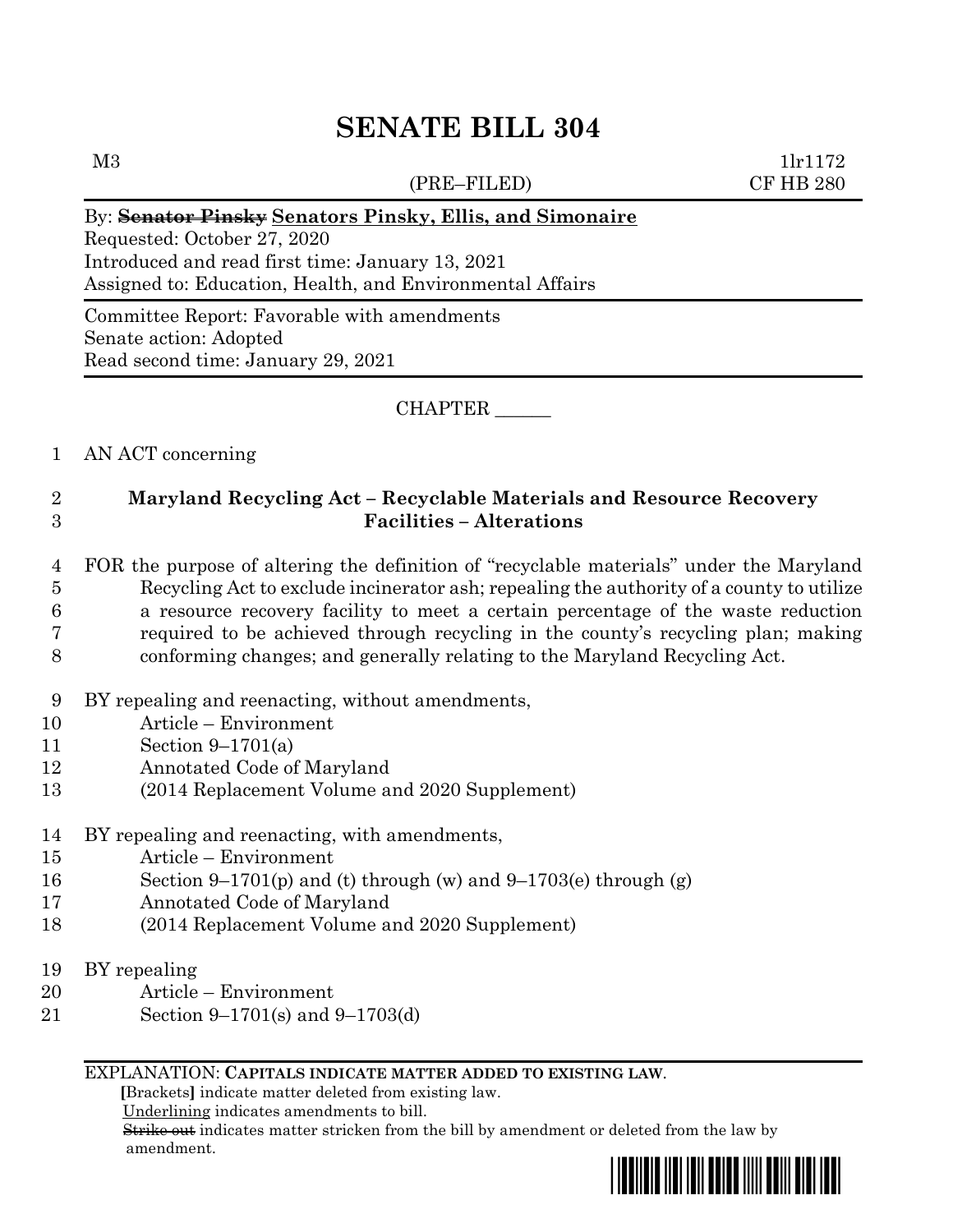|                               | $\overline{2}$                                                                                                                   |                     | <b>SENATE BILL 304</b>                                                                                                                                         |
|-------------------------------|----------------------------------------------------------------------------------------------------------------------------------|---------------------|----------------------------------------------------------------------------------------------------------------------------------------------------------------|
| $\mathbf 1$<br>$\overline{2}$ | Annotated Code of Maryland<br>(2014 Replacement Volume and 2020 Supplement)                                                      |                     |                                                                                                                                                                |
| 3<br>$\overline{4}$           | SECTION 1. BE IT ENACTED BY THE GENERAL ASSEMBLY OF MARYLAND,<br>That the Laws of Maryland read as follows:                      |                     |                                                                                                                                                                |
| $\overline{5}$                |                                                                                                                                  |                     | <b>Article - Environment</b>                                                                                                                                   |
| 6                             | $9 - 1701.$                                                                                                                      |                     |                                                                                                                                                                |
| 7                             | (a)                                                                                                                              |                     | In this subtitle the following words have the meanings indicated.                                                                                              |
| 8                             | (p)                                                                                                                              | (1)                 | "Recyclable materials" means those materials that:                                                                                                             |
| 9<br>10                       | disposal system; and                                                                                                             | [(1)]               | (I)<br>Would otherwise become solid waste for disposal in a refuse                                                                                             |
| 11<br>12                      |                                                                                                                                  | $\lceil (2) \rceil$ | (II)<br>May be collected, separated, composted, or processed and<br>returned to the marketplace in the form of raw materials or products.                      |
| 13<br>14                      | ASH.                                                                                                                             | (2)                 | "RECYCLABLE MATERIALS" DOES NOT INCLUDE INCINERATOR                                                                                                            |
| 15<br>16                      | (s)<br>that:                                                                                                                     |                     | "Resource recovery facility" means a facility in existence as of January 1, 1988                                                                               |
| 17<br>18                      | Processes solid waste to produce valuable resources, including steam,<br>(1)<br>electricity, metals, or refuse–derived fuel; and |                     |                                                                                                                                                                |
| 19<br>20                      | stream.                                                                                                                          | (2)                 | Achieves a volume reduction of at least 50 percent of its solid waste                                                                                          |
| 21<br>22                      | $[(t)]$ (S)                                                                                                                      |                     | "Solid waste stream" means garbage or refuse that would, unless<br>(1)<br>recycled, be disposed of in a refuse disposal system.                                |
| 23<br>24<br>25                | of this subtitle.                                                                                                                | (2)                 | "Solid waste stream" includes organic material capable of being<br>composted that is not composted in accordance with regulations adopted under $\S 9-1725(b)$ |
| 26                            |                                                                                                                                  | (3)                 | "Solid waste stream" does not include:                                                                                                                         |
| $27\,$                        |                                                                                                                                  |                     | Hospital waste;<br>(i)                                                                                                                                         |
| 28                            |                                                                                                                                  |                     | Rubble;<br>(ii)                                                                                                                                                |
| 29                            |                                                                                                                                  |                     | Scrap material;<br>(iii)                                                                                                                                       |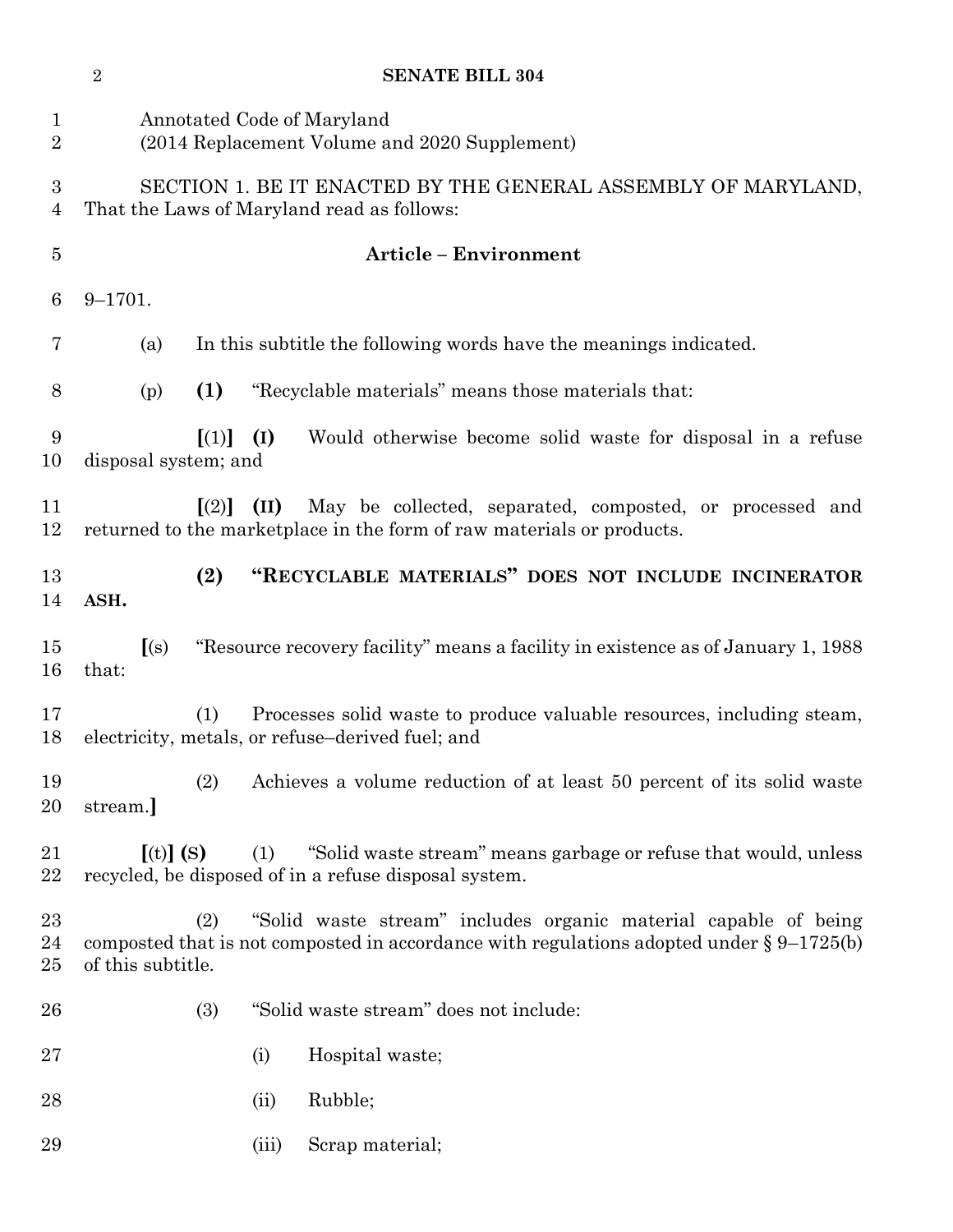## **SENATE BILL 304** 3

1 (iv) Land clearing debris; (v) Sewage sludge; or (vi) Waste generated by a single individual or business and disposed of in a facility dedicated solely for that entity's waste. **[**(u)**] (T)** (1) "Video display device" means an electronic device with an output surface that displays or is capable of displaying moving graphical images or visual representations of image sequences or pictures that show a number of quickly changing images on a screen to create the illusion of motion. (2) "Video display device" includes a device that is an integral part of the display and cannot easily be removed from the display by the consumer and that produces the moving image on the screen. (3) A video display device may use a cathode–ray tube (CRT), liquid crystal display (LCD), gas plasma, digital light processing, or other image–projection technology. **[**(v)**] (U)** "White goods" includes: (1) Refrigerators; (2) Stoves; (3) Washing machines; (4) Dryers; (5) Water heaters; and (6) Air conditioners. **[**(w)**] (V)** (1) "Yard waste" means organic plant waste derived from gardening, landscaping, and tree trimming activities. (2) "Yard waste" includes leaves, garden waste, lawn cuttings, weeds, and prunings. 9–1703. **[**(d) A county that achieves a reduction of at least 5 percent in the volume of its waste through the utilization of 1 or more resource recovery facilities in operation as of January 1, 1988, shall be considered to have achieved a reduction by recycling of 5 percent

of its solid waste stream.**]**